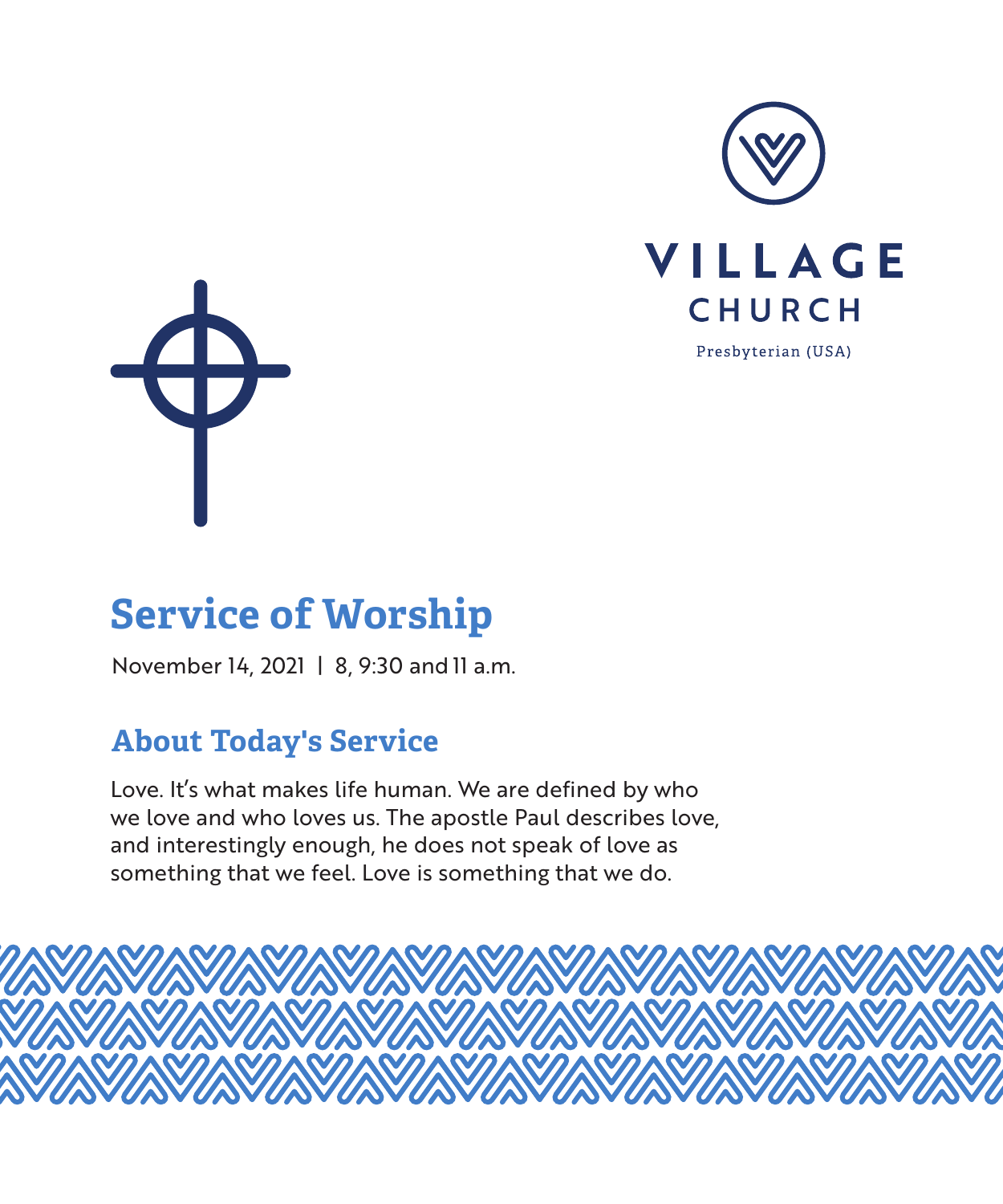# **GOD'S PEOPLE GATHER**

WORDS OF WELCOME Rev. Tom Are, Jr. No. 2014, The Rev. Tom Are, Jr. No. 2014, Tom Are, Jr. No. 2014, The Rev. Tom Are, Jr. No. 2014, The Rev. Tom Are, Jr. No. 2014, The Rev. Tom Are, Jr. No. 2014, The Rev. Tom Are, Jr. No.

Love divine, all loves excelling, Joy of heaven, to earth come down. **And love divine did come down to us. Love has come to us to bring us to life, to call us to work, to show us the way home.**

\*HYMN, NO. 299 *You Servants of God, Your Master Proclaim*

\*PRAYER OF CONFESSION

**God of mercy and grace, Were we to ask our world, "Where does it hurt?" She would respond, "Everywhere." We know what it is to hurt and to cause hurt. We need you to heal us.** (Silent Prayer).

\*ASSURANCE OF GOD'S GRACE

\*SUNG RESPONSE (sing twice)

**Gloria, gloria in excelsis Deo! Gloria, gloria, alleluia, alleluia!**

# **PROCLAMATION OF THE WORD**

WHY VILLAGE MATTERS: SIGNATURE MISSION Kar Woo, executive director

of Artists Helping the Homeless

TIME WITH THE CHILDREN BROOKE Brundige

PRAYER FOR ILLUMINATION

SCRIPTURE I Thessalonians 1:1-5

#### Vol. 72 No. 26

PRELUDE *Let All Things Now Living* arr. David Cherwien

CALL TO WORSHIP Rev. Melanie Hardison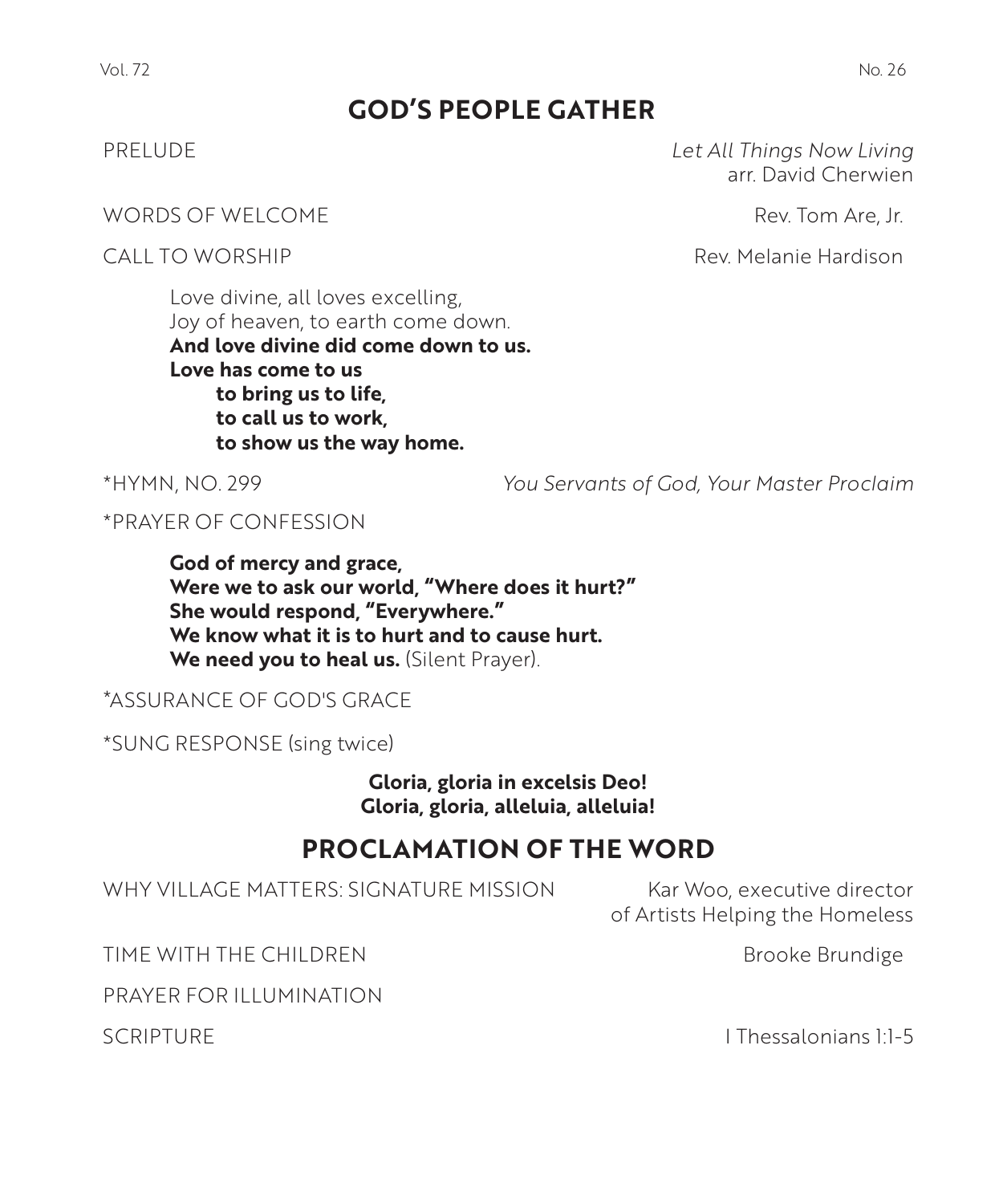CALL TO PRAYER

**Surely the presence of the Lord is in this place, I can feel his mighty power and his grace. I can hear the brush of angels' wings, I see glory on each face; surely the presence of the Lord is in this place.**

PRAYERS OF THE PEOPLE & THE LORD'S PRAYER

**Our Father, who art in heaven, hallowed be thy name. Thy kingdom come, thy will be done, on earth as it is in heaven. Give us this day our daily bread; and forgive us our debts, as we forgive our debtors; and lead us not into temptation, but deliver us from evil. For thine is the kingdom and the power and the glory, forever. Amen.**

| SCRIPTURE |                                  | I Corinthians 13:1-8a |
|-----------|----------------------------------|-----------------------|
| SERMON    | The Labor that Grows Out of Love | Rev. Tom Are, Jr.     |

# **RESPONSE TO THE WORD**

\*HYMN, NO. 751 (congregation join on refrain when invited) *From the Nets*

*of Our Labor*



CALL FOR THE OFFERING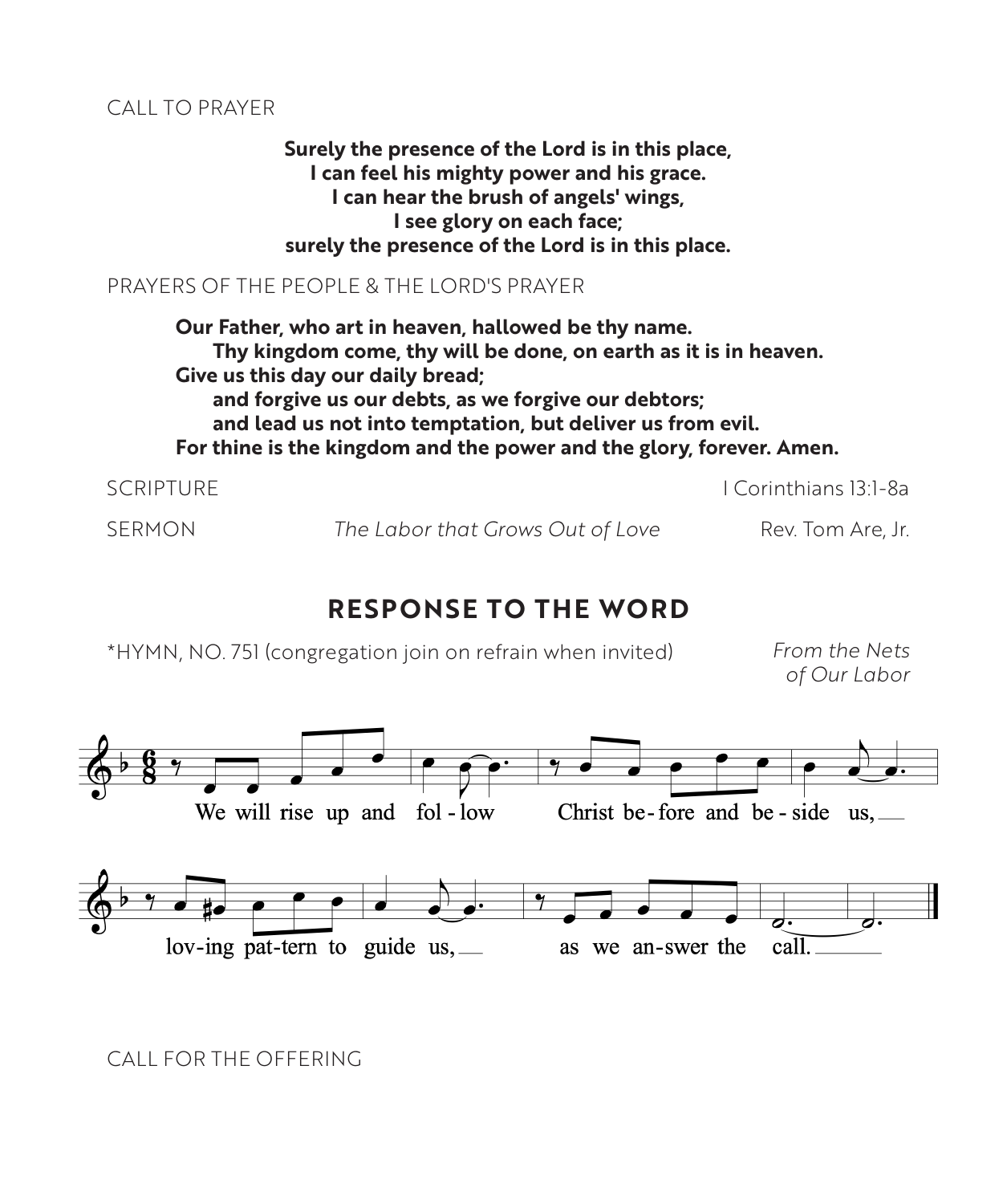Behold! I will do a new thing! Everything old has passed away. See, everything old has become new. I will make a way in the wilderness. I will make rivers in the desert. Do not remember the former things or consider the ways of old. The wild animals will honor me, the jackals and ostriches. For I give water in the wilderness, the desert shall be a pool. (Isaiah 43:19-20; 2 Corinthians 5:17)

\*SUNG RESPONSE

#### **For the joy of human love, brother, sister, parent, child, friends on earth and friends above, for all gentle thoughts and mild: Lord of all, to thee we raise this our hymn of grateful praise.**

PRAYER OF DEDICATION

\*HYMN (please join the choir in singing refrain) *Lead With Love*



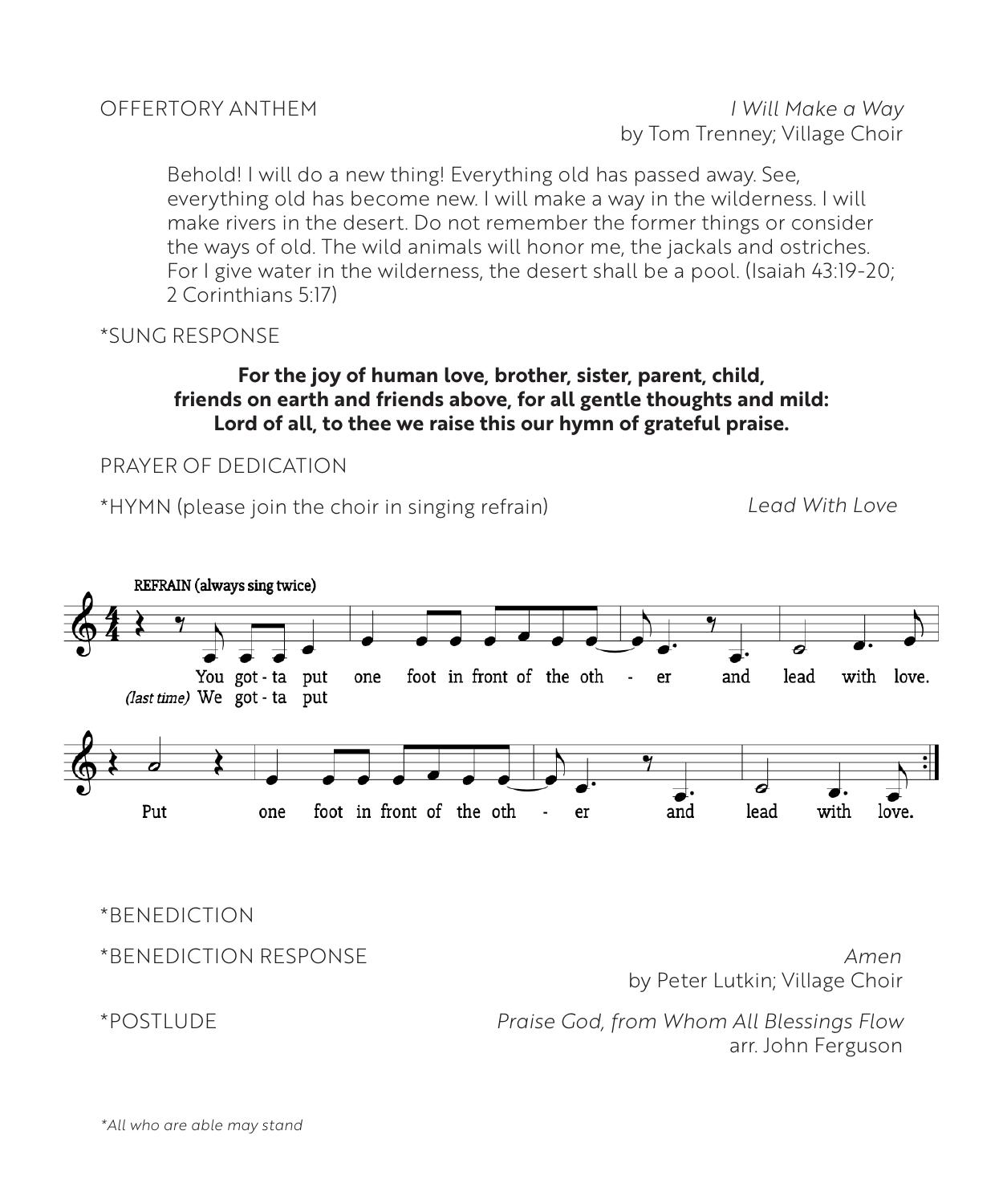# **WELCOME TO VILLAGE CHURCH**

We're so happy to have you worshiping with us today! Visit villagepres.org to learn more about Village Church, including upcoming events, ways to connect and serve, how to give and more.

**New to us?** Village Presbyterian Church is a Presbyterian Church (USA) family of faith that is inclusive and welcoming of all people. We are one church worshiping at two campuses. Our Mission Campus is located at 6641 Mission Road in Prairie Village, and our Antioch Campus is located at 14895 Antioch Road in Overland Park.

**The flowers in the chancel** today are given in memory of Ruth Glatt by her family.

.

**The Gathering** – Join us for The Gathering, an alternative style of worship at Village Church, 5 p.m. Sundays in Friendship Hall at our Mission Campus. Learn more at vpcthegathering.org.

**Prayers for GivingThanks Mission Trip** – A Village team is getting ready to embark on the second Givingthanks in the DR mission trip Nov. 19-24. This trip to the Dominican Republic is a life-changing opportunity to experience the amazing beauty of God's work in places where it is needed the most. Service activities include helping our Dominican partner organization, Fundación Enciende Una Luz (Light A Candle Foundation or "LAC"), with health fair activities in batey sugarcane communities. Please send prayers to team members Cooper Blair, Lora, Cameron, Ash & Francie Garrison, Greer & Ben Hembree, Hayley Ives, Susan & Maggie Leonard, Lauren & Lindsey Packer, Joyce Scammahorn; Jenna Soltys, Scott Stanley, Mariann & Autumn Sun, Stephanie, Walt, Bella & Barrett Tegtmeier, Christian & Isabella Vaz and Rev. Sally Wright.

**Zoom Conversation with Rev. Tom Are about His New Book** – Join us on Zoom at 4 p.m. this Tuesday, Nov. 16, as Rev. Dr. Rodger Nishioka interviews Rev. Tom Are about his new book "Joy Even on Your Worst Days: Wisdom from Philippians." Email laura.hobbs@villagepres.org to register. This conversation will also be offered in person at the Mission Campus at 5 p.m. Wednesday, Dec. 8. Books are available for a suggested donation of \$15. Fifty percent of net proceeds benefit the Village Church Endowment Trust. Copies are available online at bookstore.villagepres.org or with Marsha Hansen at marsha.hansen@villagepres.org or 913-671-2341.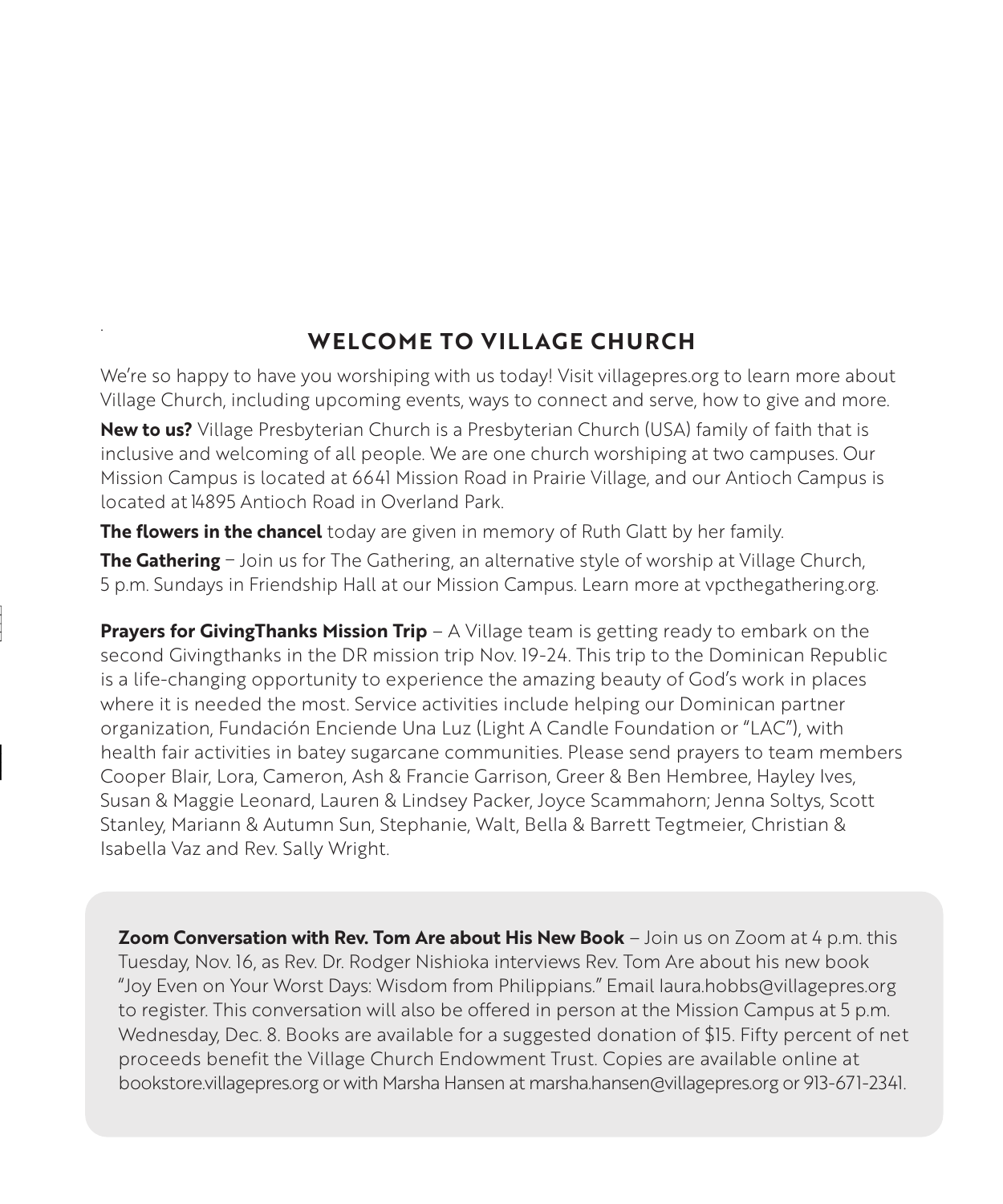# **ADULT FAITH FORMATION**

**Village Forum Sunday Morning Class** – Join us at 9:30 a.m. in Rooms 126-127 or via Zoom. On Nov. 21 we will have a preview of next March's Meneilly Visiting Scholar: Kaitlin Curtice and her book "Native." For the four Sundays of Advent, we will study Amy Jill Levine's "Light of the World," her beginner's guide to Advent. Email gus.breytspraak@ottawa.edu for more information or for the Zoom link.

**Village U Class: The Joy of Christmas!? What Christmas Trees, Wrapped Presents and Santa Claus Have to Do With the Birth of Jesus** – 6:30-8 p.m. Wednesdays, Dec. 1-15, Rooms 132 & 133, and via Zoom. Rev. Dr. Rodger Nishioka will explore how many Christmas traditions came to be and whether they help or hinder the real "reason for the season" – the birth of Jesus Christ. Register at villagepres.org/village-u-community-classes.

### **CHILDREN & FAMILY MINISTRY**

**Advent Family Workshop Dec. 4** - Pick your preferred COVID-friendly option for parents & kids on Saturday, Dec. 4, at Village on Mission: Option 1 - Grab-n-Go Crafts to complete at home or Option 2 - Friendship Hall Workshops at 1 and 2 p.m. Reservations required for in-person workshops. Sign up online at villagepres.org/children-families. Call Kate Ruecker at 913-671-2350 with questions.

**First-Floor Child Care Available** – Child care is available during 9:30 a.m. & 5 p.m. services. Infants to 4-year-olds in Rooms 114, 111 and/or 107. **Preschool Lighthouse – Ages 2-4** – Pre-K and Preschool ages meet on the first floor. Registration and sign-ins are located outside Room 107. **Elementary Lighthouse – K-6th Grade** – Elementary ages meet on the third floor. Registration and sign-ins are located outside Room 307.

### **CONNECTIONAL MINISTRIES**

**Farewell Gathering for Cindy Wilcox Dec. 2** - Please join us as we celebrate Cindy Wilcox who has served the Village family for 16 years as director of Connectional Ministries. Cindy will be retiring Jan. 2, 2022. We will come together as a church to express our gratitude to Cindy at 5 p.m. Thursday, Dec. 2, in Friendship Hall at Village on Mission.

**Wednesday Family Meals** – Order \$5 meals by noon Mondays at villagepres.org/wednesday-family-dinners. Curbside pickup is at the north entrance at Village on Mission between 4:30 & 5:30 p.m. Contact Cindy Wilcox at cindy.wilcox@villagepres.org or call 913-671-2331 with questions.

#### **MISSION**

**Help a Family Resettle** – Village is sponsoring a family from Afghanistan as they move to Kansas City. Through the "House to Home" program at Jewish Vocational Services, we will collect furniture and supplies, set up the home, cook a meal, and welcome them at the airport. While we don't have an arrival date, let us know your interest at villagepresya.org/refugees or speak with Pastors Hallie or Melanie. We'll be in touch with details.

**Food Pantry** - The Food Pantry will be serving 500 families in a curbside distribution over four days the week prior to Thanksgiving. This year we are asking for a \$30 donation to "adopt" a family for Thanksgiving Dinner. You are welcome to adopt several families. Donate online at villagepres.org/thanksgiving. The Clothes Closet is asking for winter coats/hats/ gloves—all sizes. We, along with all our clients, thank you for your generous giving.

#### **MUSIC**

**The Morning Stars Children's Music Ministry** has started up with two options for children – an introduction to handbells class on Sunday evenings for grades 4-6, and a Christmas musical for K-6th grade with rehearsals on Wednesday evenings and a performance on Dec. 15. For more information on the musical, contact jenny.hull@villagepres.org and for more information on the handbells class, contact Rebecca Enslow at rmozsing@aol.com.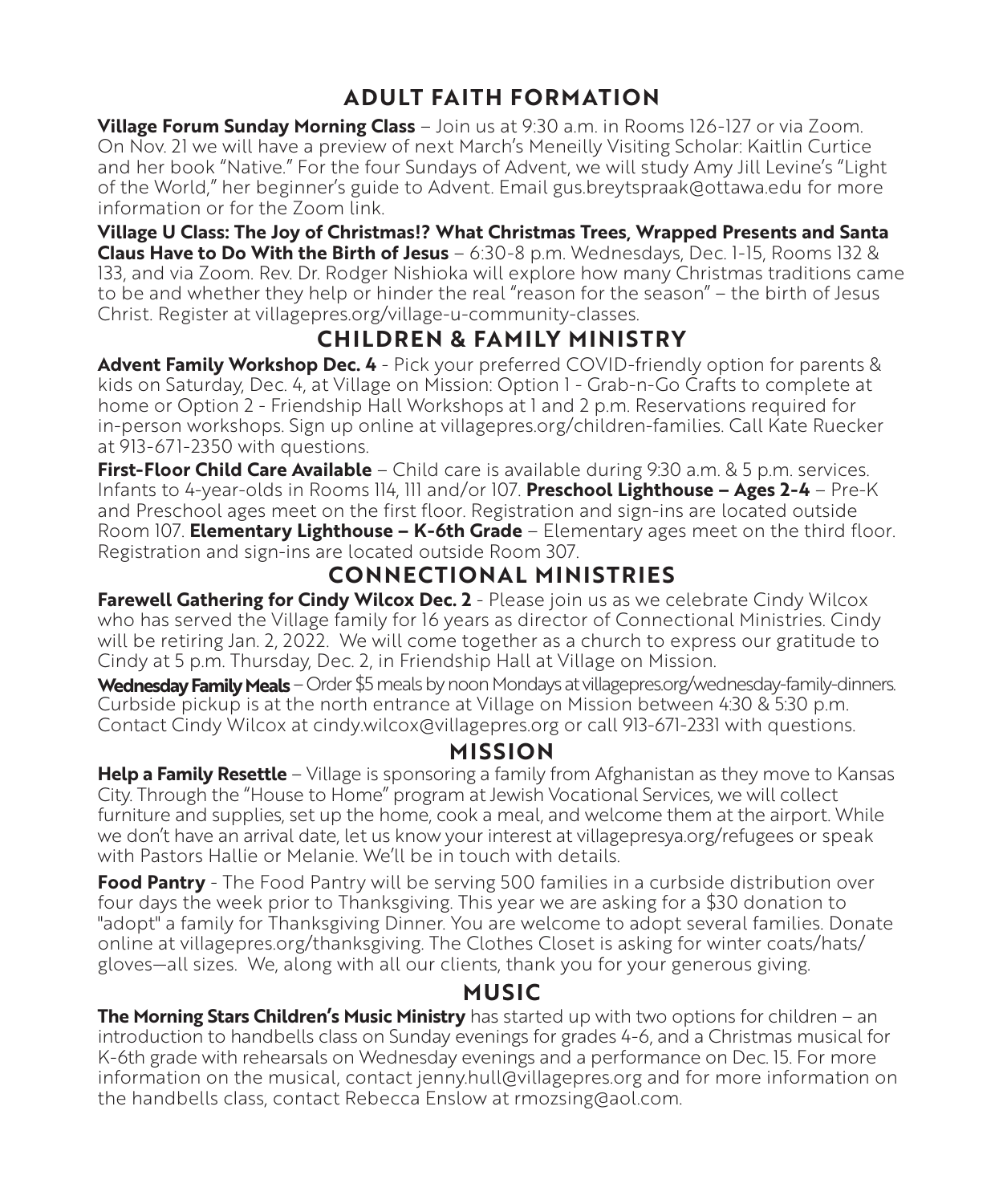**Claim Some Calm at Taizé Worship** – 7 p.m. Tuesday, Nov. 16, Village on Mission Sanctuary. As fall rolls into winter, come warm up with peaceful music and time for prayer and silence. The Lord's Supper will also be shared. The Rev. Peter DeVeaux will lead the service.

# **PASTORAL CARE & COUNSELING**

**Remembering Our Loved Ones** - Join us at 4 p.m. Sunday, Dec. 5, for the Remembrance Service. It's a time to share gratitude for loved ones we miss. If your loved one passed away in 2021 and Village Church was informed, his or her name will be listed in the program. If you want to include any other name(s), call 913-671-2367 or email linda.alley@villagepres.org by noon Monday, Nov. 22.

**300 Poinsettias Need to be Delivered** - 300 poinsettias will be delivered throughout 35 zip codes this year; will you help deliver one or more? Choose a zip code you want, and we will assign you specific recipients. To sign up, contact Linda Alley at 913-671-2327 or linda.alley@villagepres.org. Come by the north entrance for curbside pick-up between 9-11 a.m. on Saturday, Dec. 4, and spread some joy!

**A Donation for a Poinsettia is Priceless** - When you make a \$15 donation in memory of a loved one at Christmas, your money honors that person and brightens a homebound member's life with a poinsettia. Your loved one(s)' name(s) will be printed in a future Good News. Purchase online at shop.villagepres.org/poinsettia OR send the printed name(s) with a check for \$15 per person/name to the Janice Gill, Village Presbyterian Church, 6641 Mission Rd., Prairie Village, KS 66208.

# **PRESBYTERIAN WOMEN**

**Register for PW Advent Celebration** - Join us at 6:30 p.m. Tuesday, Dec. 7, at Village on Mission. Come for Rev. Jenny McDevitt's message, the music, the sacrament of communion and to connect with your sisters. Register at villagepres.org/pw or in Friendship Hall or the Welcome Center today. Email marjean.lindquist@villagepres.org by Sunday, Nov. 21, to make child care reservations.

# **YOUNG ADULT MINISTRY** For all 20's & 30's

**Theology Thursday** – 6-7:30 p.m. Thursday, Nov. 18, Fall series: "Wilderness." Wilderness is a theme in scripture and in our own lives. Often, it's a place we journey alone, but in these strange days we're having a sort of shared wilderness experience. Read more and sign up online at villagepresya.org/fall.

# **YOUTH MINISTRY**

**Join Us for Any of Our Weekly Activities** – No sign-up is required. Masks required while in the building. All weekly activities below meet in the Youth Loft (Room 333).

**Sunday Series** – 9:30-10:30 a.m. for middle & high school. **SNL** (HS youth group) – Sundays 6:30-8:30 p.m. **Lofternoons** (MS after school program) – Tuesdays 4-5:30 p.m. **GPS** (MS youth group) – Wednesdays 6:30-8 p.m. **Early Table** (HS morning devotional) –  $7.30 - 8.15$  a.m.